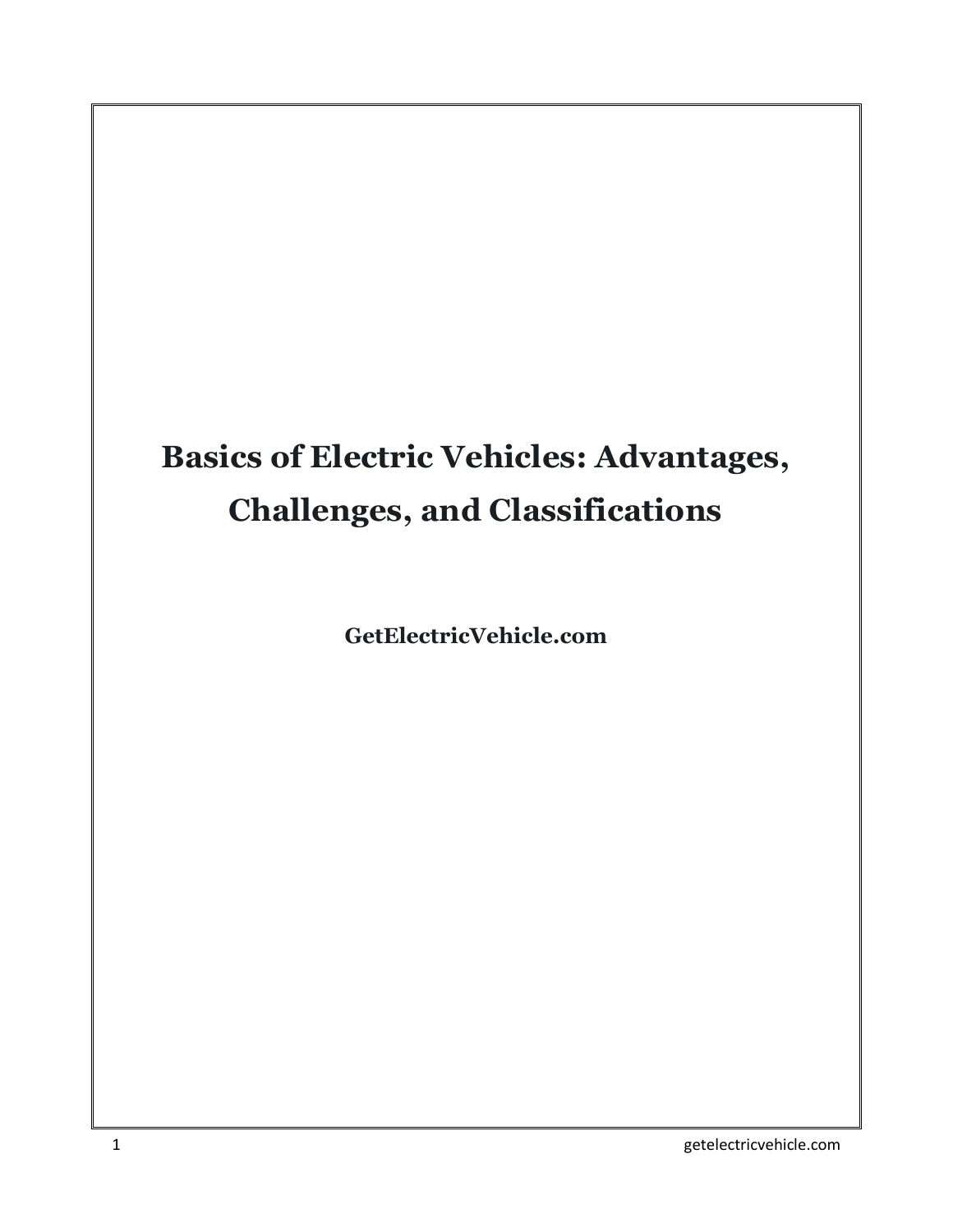### **Basics of Electric Vehicles: Advantages, Challenges, and Classifications**

**Electric Vehicles** are those vehicles which use one or more electric motors for propulsion. They are highly important in the present automotive industry.

Environmental issues and expected reduction of conventional fuels in the near future attract manufacturers to the electric vehicle. A typical passenger vehicle emits [around 4.6 metric tons](https://www.epa.gov/greenvehicles/greenhouse-gas-emissions-typical-passenger-vehicle) of Carbon-dioxide per year. And one liter of petrol emits 2.3 kg of carbon dioxide when it burnt. Atmospheric temperature increases as a result of the greenhouse gas emission. Environmental impacts of conventional vehicles and depletion of fossil fuels make alternative fuel vehicles and electric vehicles popular.

*Have you ever seen an electric vehicle?*

The first electric vehicle that I saw was a remote-controlled toy car. :-) Electric vehicles can be toy cars, trains, trolleybus, car, scooter, truck, bus, and even aircraft these days!

There is no wonder if astronauts go to space in electric-powered space crafts. The first solar-powered aircraft **"Solar Impulse 1"** had its first flight in 2009 and **"Solar Impulse 2"** traveled around the globe in 2015.

Electric vehicles have their advantages and disadvantages compared to conventional internal combustion engine vehicles.

People will go for an electric and hybrid electric vehicle if they are far better than IC engine vehicles. Comparison of conventional and electric vehicles is necessary to find which one is the best.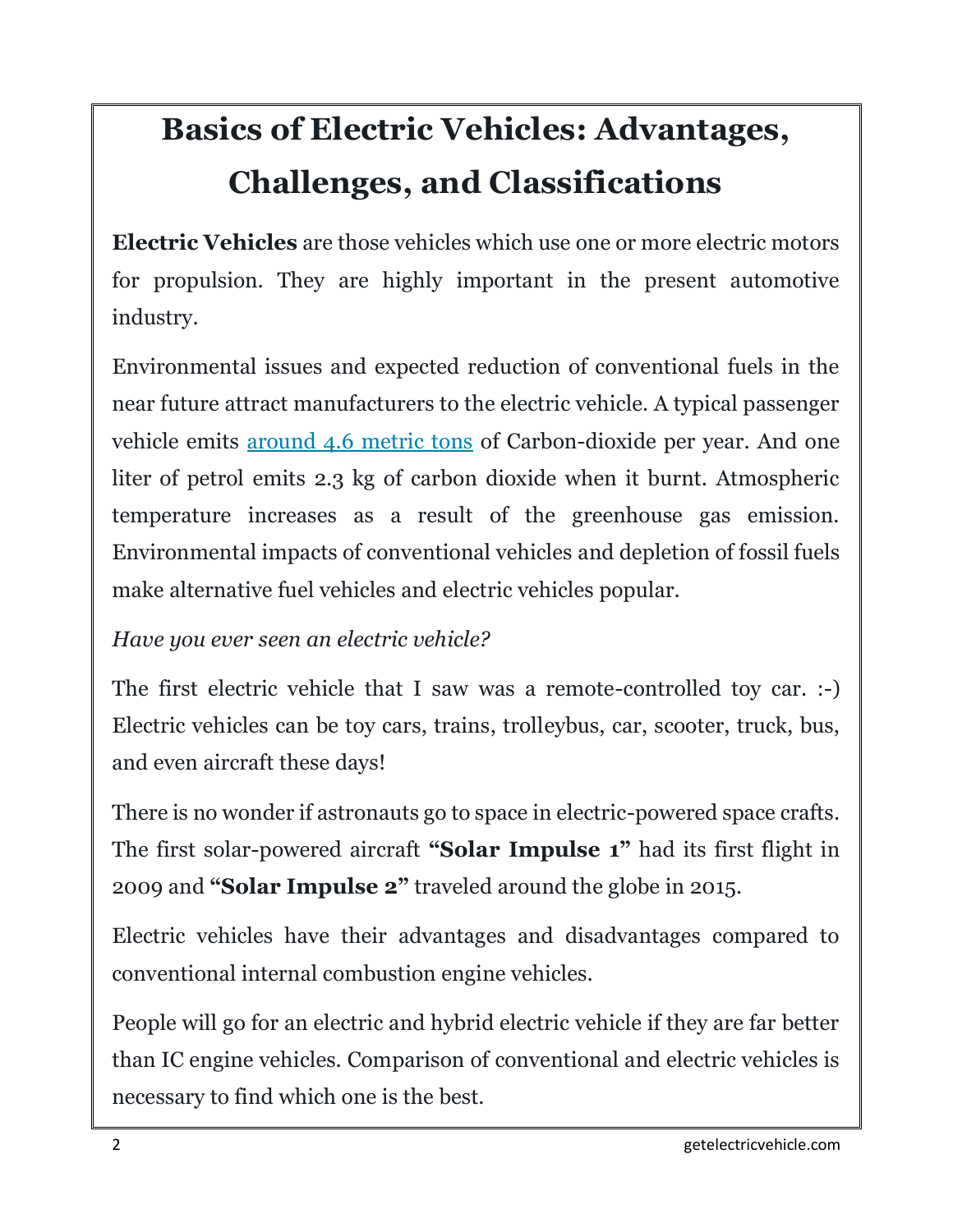## **Advantages of Electric Vehicle**

Why should people use the electric vehicle? Why would one go for an electric or hybrid electric vehicle when conventional internal combustion (IC) engine vehicles are popular and available?

Following are a few advantages of EVs that might convince you why one must go for an electric vehicle. :-)

You may also like: **[Why you should not buy an electric vehicle!](https://getelectricvehicle.com/why-you-shouldnt-buy-an-electric-car-disadvantages-of-electric-car/)**

### #1 Electric Vehicles have zero tailpipe emission

Electric motors emit no gases as Internal Combustion Engine does. So Battery Electric vehicles are zero emission vehicles and **[Hybrid Electric](http://getelectricvehicle.com/what-is-a-hybrid-car/)  [Vehicles \(HEV\)](http://getelectricvehicle.com/what-is-a-hybrid-car/)** are low emission vehicles.

They are **eco-friendly** in terms of air pollution. [Are Electric Cars really good](http://getelectricvehicle.com/are-electric-cars-good-for-environment/)  [for the environment?](http://getelectricvehicle.com/are-electric-cars-good-for-environment/) Adverse effects of environmental pollution make vehicle manufacturers think about electric vehicle production. Governments also started taking measures to reduce the carbon footprint.

World's most populated cities suffer from air pollution. As a result, diesel engine vehicles have been banned in several cities. Emission-free electric vehicles are highly important here.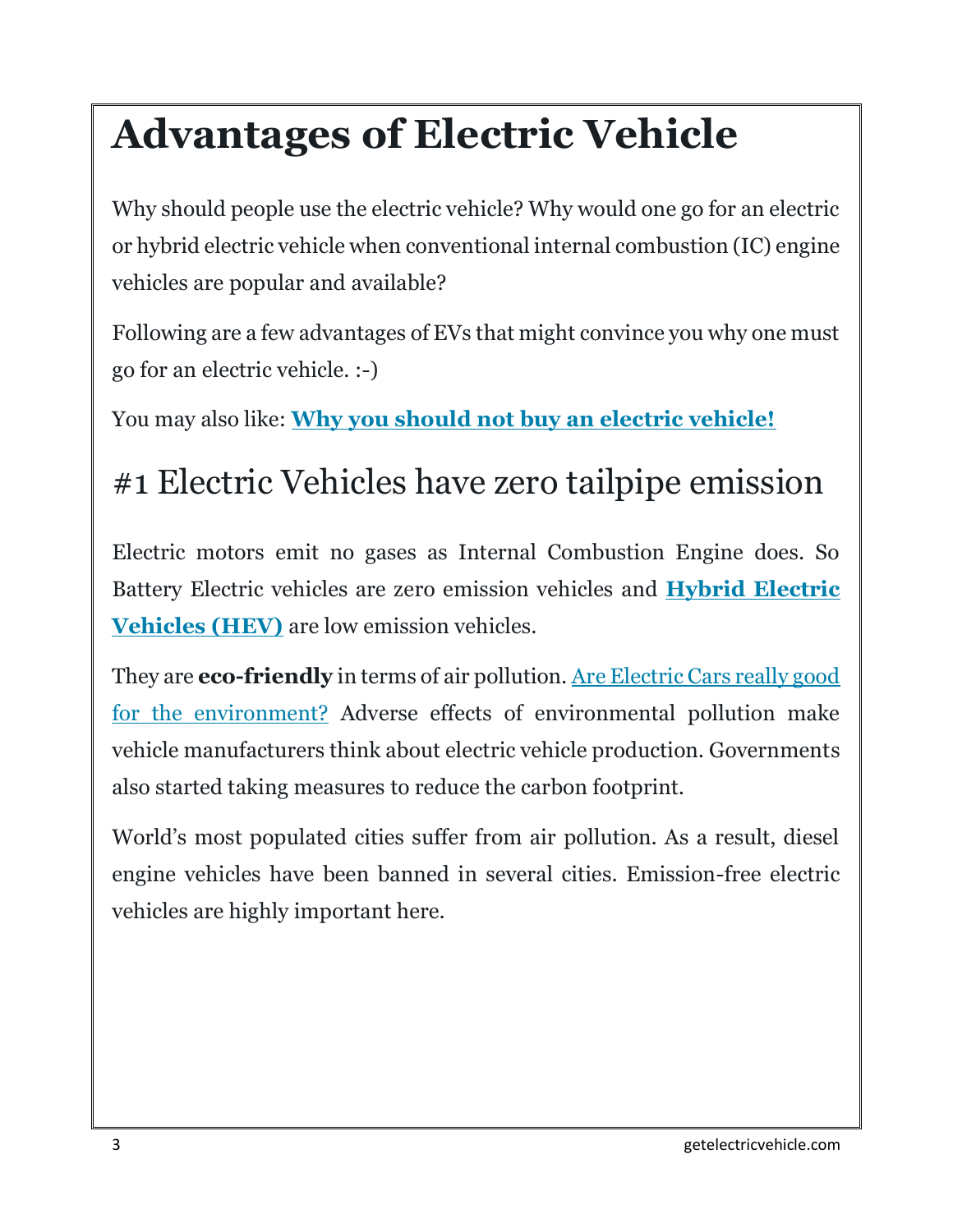### #2 EVs cause no noise pollution

Noise pollution from the electric vehicle is low compared to conventional vehicles. Noisy IC engines are replaced with silent electric motors in electric vehicles.

[Electric motors](http://getelectricvehicle.com/electric-vehicle-motors/) are so silent compared to an internal combustion engine. Battery electric vehicle which has only electric motor is not even identified with noise when they move.

## #3 Electric vehicles are maintenance free/less maintenance

Noise pollution from the electric vehicle is low compared to conventional vehicles. Noisy IC engines are replaced with silent electric motors in electric vehicles.

[Electric motors](http://getelectricvehicle.com/electric-vehicle-motors/) are so silent compared to an internal combustion engine. Battery electric vehicle which has only electric motor is not even identified with noise when they move.

## #3 Electric vehicles are maintenance free/less maintenance

Power train in an electric vehicle is not as complex as the IC engine. The maintenance cost of electric motors is less compared to that of IC engines.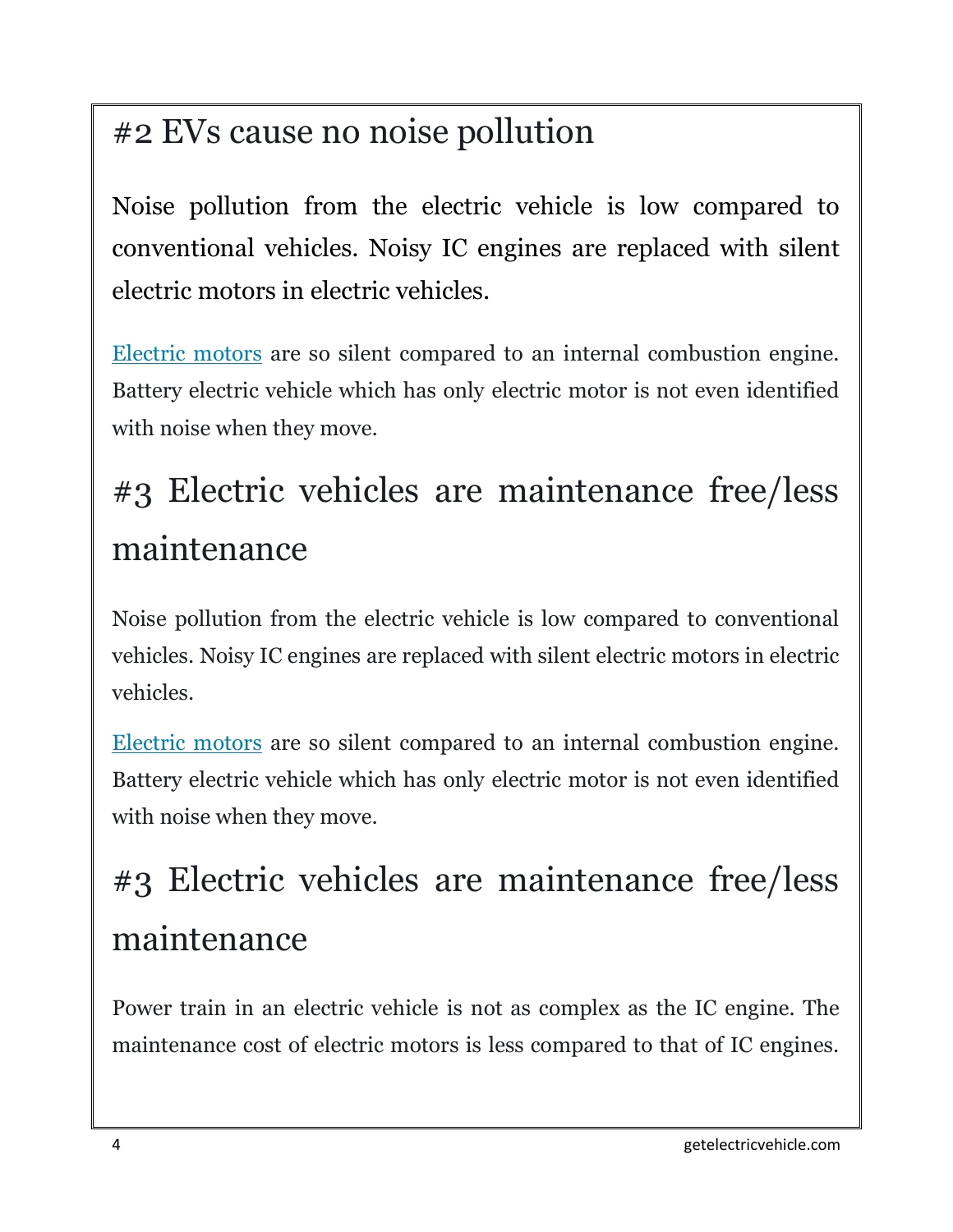It's estimated that an electric car has less than 25 (Chevrolet Bolt) moving parts while an IC engine vehicle has more than 10000.

Other components such as oil, engine cooling system, exhaust system, etc. are absent in an electric vehicle.

You can read

#### **[The life expectancy of electric vehicle: How long an EV](https://getelectricvehicle.com/electric-car-parts-life-expectancy-how-long-an-ev-lasts/)  [lasts?](https://getelectricvehicle.com/electric-car-parts-life-expectancy-how-long-an-ev-lasts/)**

#### #4 Low running cost

Cost to run an electric vehicle for 1 km is much less than that for an IC engine vehicle. Fuel cost shows exponential growth in the coming years and latest technologies reduce the cost of electric power generation.

So the running cost of an electric vehicle will further decrease in the future. [Are Electric Cars really economical?](http://getelectricvehicle.com/economics-electric-cars/)

# **Challenges faced by Electric Vehicle**

Although electric vehicles are having many advantages, there are a number of challenges that they face and have to overcome to get popular.

**[Reasons why You should not buy an electric car!](https://getelectricvehicle.com/why-you-shouldnt-buy-an-electric-car-disadvantages-of-electric-car/)**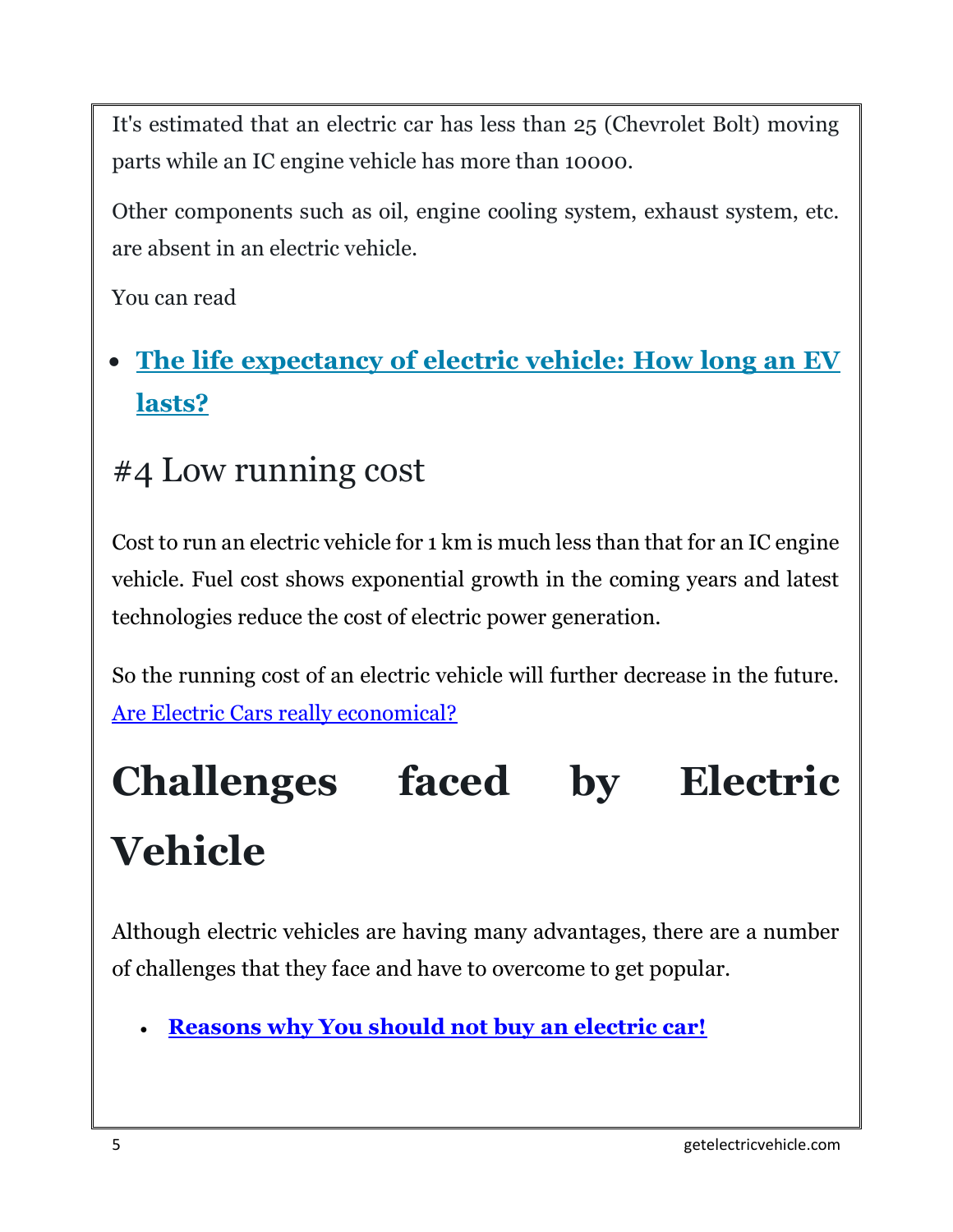The popularity of electric vehicle would depend on how the manufacturers get over following drawbacks.

## #1 Lack of electric vehicle public charging stations

**[More charging stations](http://getelectricvehicle.com/charging-stations/)** should have to install all over the area where the vehicles are expected to be used. This process takes time. As the electric vehicles increase the number of charging stations also increase.

#### #2 Longer charging time

Refilling of fuel in a conventional vehicle is a matter of seconds. But recharging a battery of electric vehicle consumes more time. So Long trips in electric vehicles are inconvenient.

[Does charging time really matter in an electric vehicle?](https://getelectricvehicle.com/charging-time/) Fast charging techniques cut the time required for charging of an electric vehicle. A driver can't continuously drive the vehicle for a long. So the charging can be done during breaks in long trip and which takes less than half an hour.

### #2 Short range or EVs

Distance traveled by an electric vehicle with a fully charged battery is much less than that of a conventional vehicle whose fuel tank is fully filled.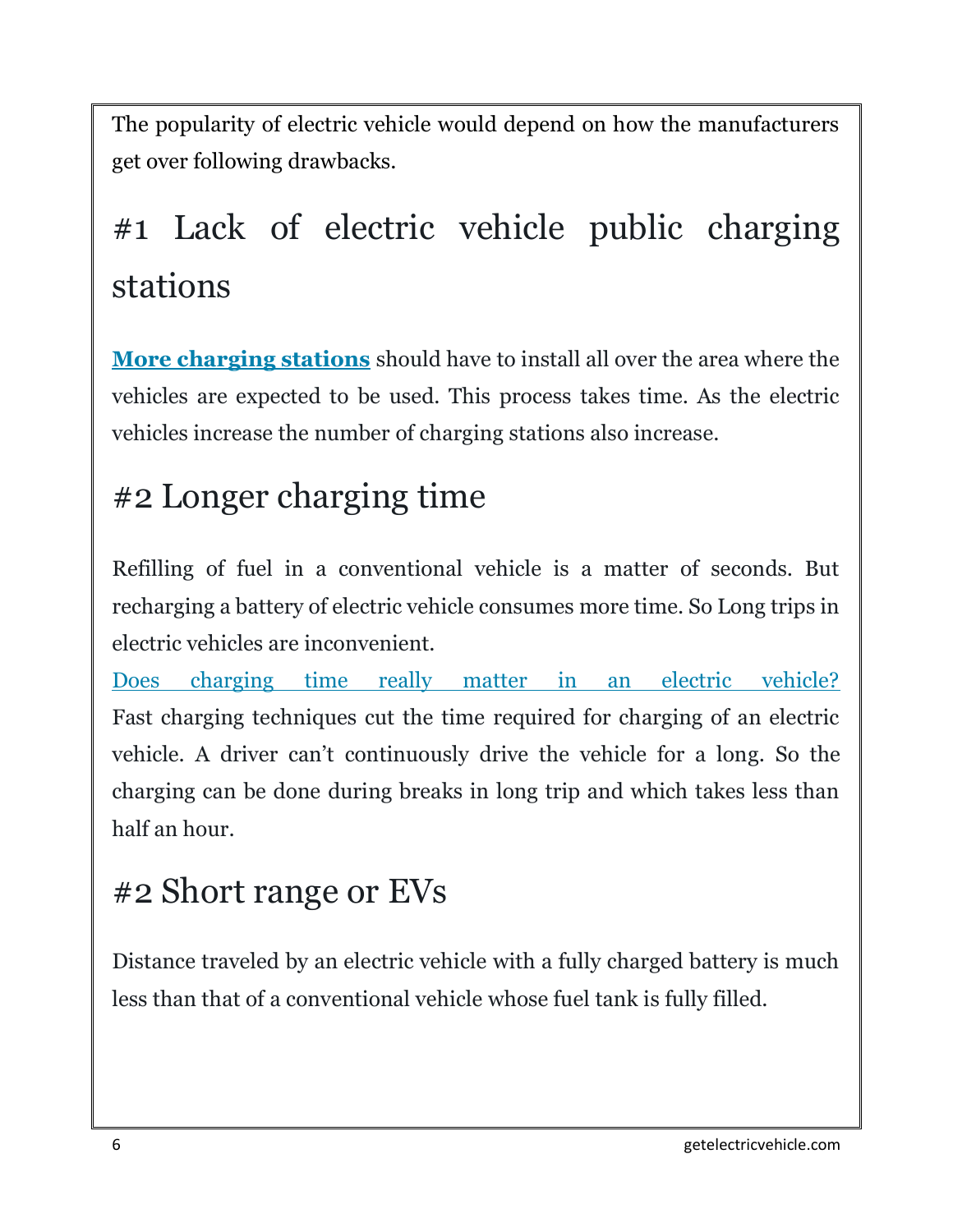The average distance that could be traveled by a fully charged battery electric vehicle is around a few 100 km. For long distance transit, it would be a problem but for regular use, the range will be sufficient.

#### #3 Battery replacement

Life of battery and replacement cost is a major constraint which detaches people from an electric vehicle. Life of electric car battery ranges from 5 to 10 years.

 **[Electric vehicle battery life expectancy: How long an EV](https://getelectricvehicle.com/electric-car-battery-life-expectancy/)  [battery lasts?](https://getelectricvehicle.com/electric-car-battery-life-expectancy/)**

Battery technologies are being developed day by day to improve storage capacity, life, etc. Price of the battery shows a reduction for the last 2 years.

It would be expected to continue the same trend of reduction in battery cost in the future as well. Batteries used in Electric vehicle are briefly described here. **[Electric vehicle batteries](https://getelectricvehicle.com/electric-vehicle-battery/)**

## **Classification of Electric Vehicles**

Classification of Electric vehicles can be done based on different factors. Let's have a look at the classification based on the power sources and configuration.

Electric Vehicles are broadly classified into

- **Battery Electric Vehicle** (BEV)
- **Hybrid Electric Vehicle** (HEV)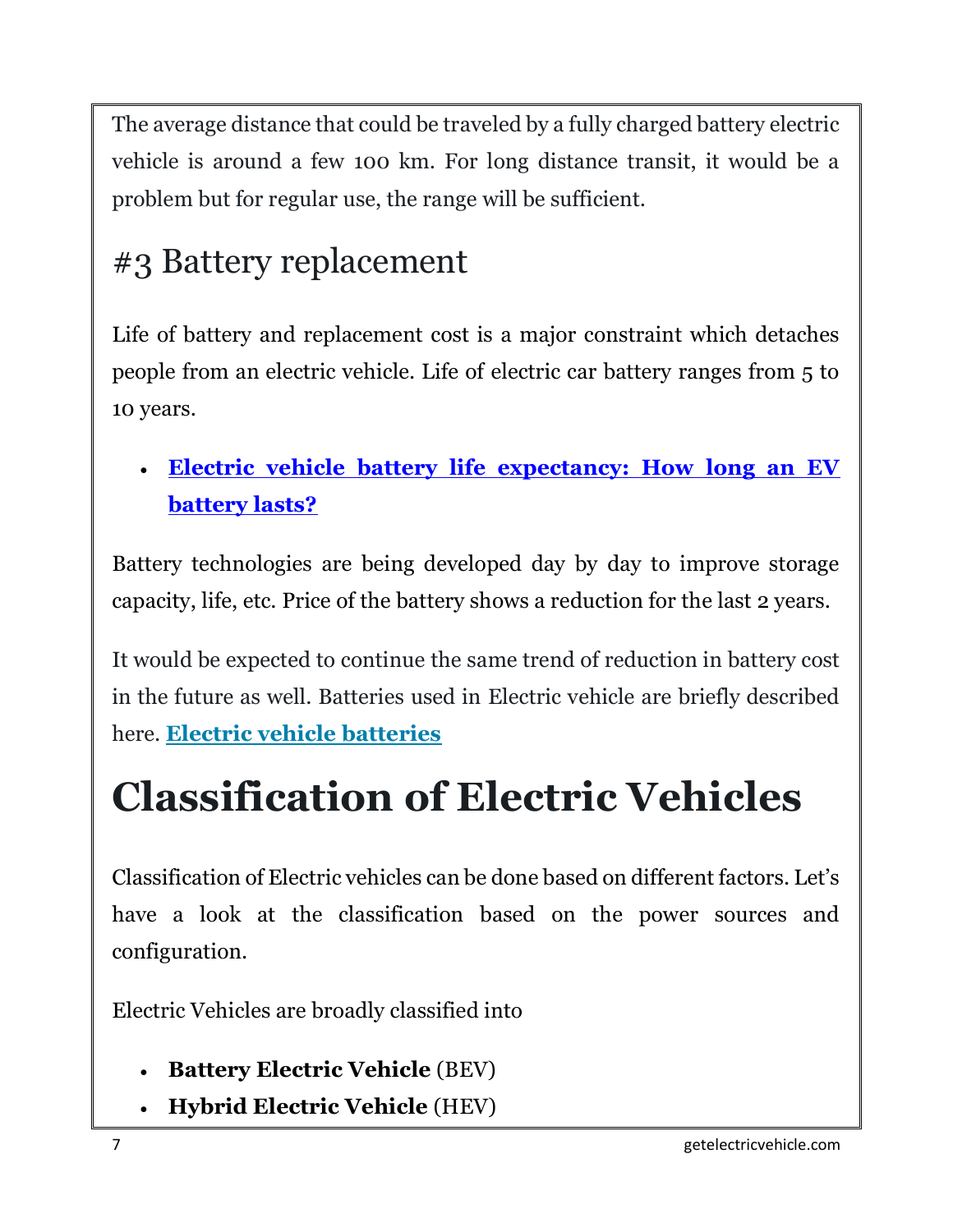#### **Plug-in Hybrid Electric Vehicle** (PHEV)

### #1 Battery Electric Vehicle

Battery electric vehicle is generally referred by the term electric vehicle which is exclusively working on electric energy which stored in a battery. An electric motor powered from the stored electricity drives the vehicle.

BEVs are equipped with a power socket to charge the battery. Those vehicles can be charged from [electric car charging stations](http://getelectricvehicle.com/charging-stations/) also.

Regenerative braking may also be provided to store the energy from braking. Read below article about

#### **[Regenerative Braking: Theory, Advantages, and Challenges](http://getelectricvehicle.com/what-is-regenerative-braking-of-electric-vehicle-theory-advantages-and-challenges/)**

The short range of battery electric vehicles can be overcome by use Hybrid Electric Vehicles and Plug-in Hybrid Electric Vehicles.

You may read **[Electric Vehicle Glossary: The complete list of EV](https://getelectricvehicle.com/electric-vehicle-glossary/)  [terms](https://getelectricvehicle.com/electric-vehicle-glossary/)** for more details.

### #2 Hybrid Electric Vehicle

A hybrid electric vehicle uses **one or more source of energy** along with **electricity** for propulsion. A common combination is an **Internal Combustion (IC) engine** with an **electric motor**.

Range of the vehicle (distance traveled per unit fuel) improves considerably with this combination. An electric motor propels a vehicle at a high-efficiency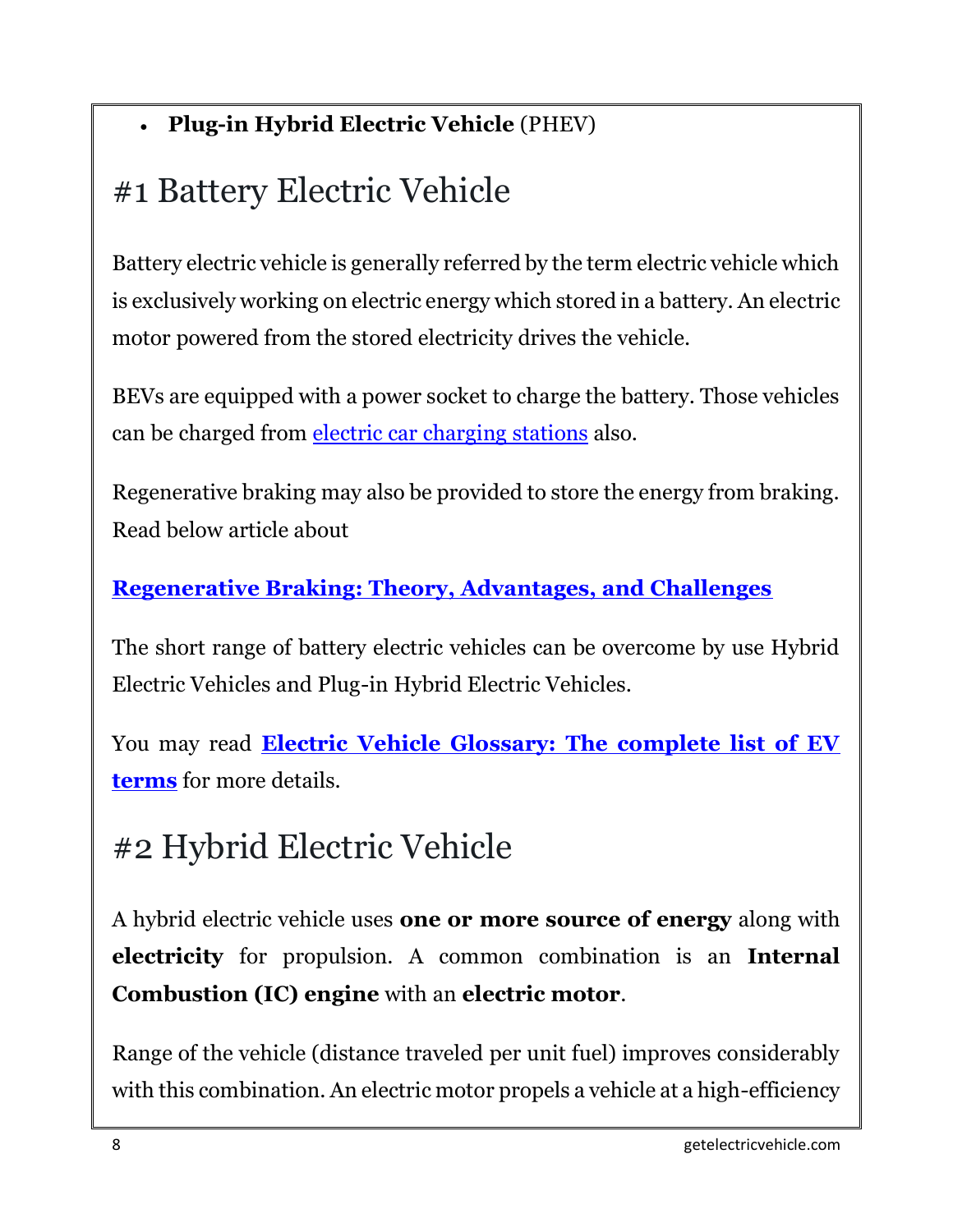region of operation of the IC engine and improves the fuel economy of the vehicle.

The strategy of power split among electric and IC engine depends on manufactures. Based on the percentage of hybridization, HEVs are classified into **micro**, **mild** and **strong hybrids**.

Hybrid electric vehicles have no plug-in capability. They cannot be connected to an external electrical socket for charging. The battery of HEVs get charged by regenerative braking and energy generated from an electric machine connected to the IC engine

### #3 Plug-in Hybrid Electric Vehicle

Plug-in Hybrid Electric Vehicles (PHEV) are more or less hybrid electric vehicles which have plug-in capability. Their batteries can be charged from external power socket along with regenerative braking from the vehicle.

PHEVs have high-capacity battery compared to HEVs and no need to rely on fuel and regenerative braking always to get charged.

### Classification of Hybrid Electric Vehicles

Hybrid electric vehicles are classified as **Parallel**, **Series,** and **Series/parallel** hybrid electric vehicles based on the drive-train configuration. Series/parallel drive-trains enable the engine and electric motor to provide power independently or in conjunction with one another.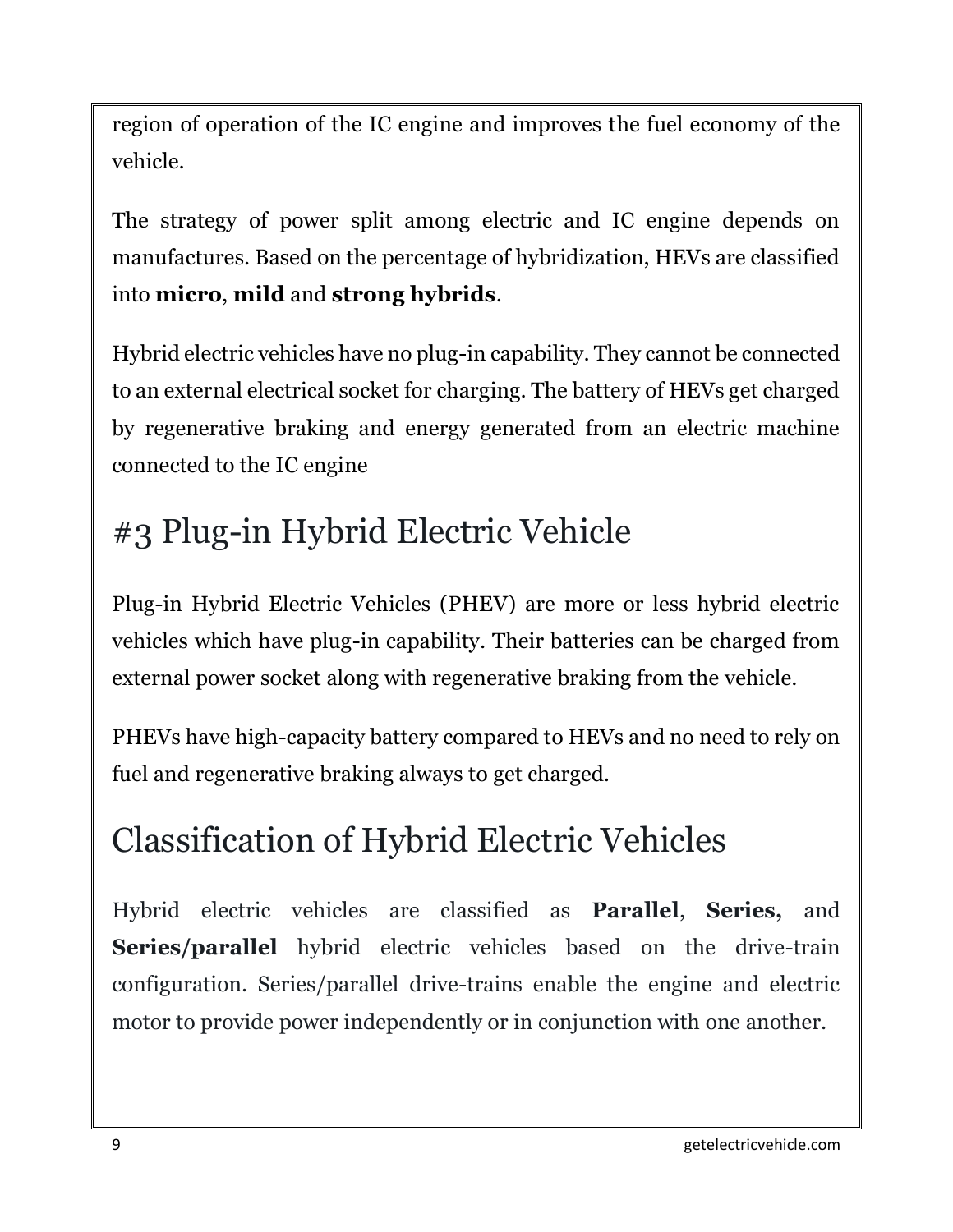#### *#1 Parallel Hybrid Electric Vehicle*

**An electric motor** and **internal combustion engine** can offer mechanical power **simultaneously** to the wheels of parallel hybrid electric vehicles. They can drive the wheel independently as well.

The internal combustion engine and electric motor work together to generate the required energy for the vehicle. The engine is connected directly to the wheels of hybrid electric vehicle and it helps to reduce the losses due to the conversion of mechanical power to electricity and vice versa as in a series hybrid electric vehicle.

Since motor need not bear the full load of the vehicle, rating of motor and battery can be less compared to a series hybrid electric vehicle. So parallel power train configuration is popular in a hybrid electric vehicle.

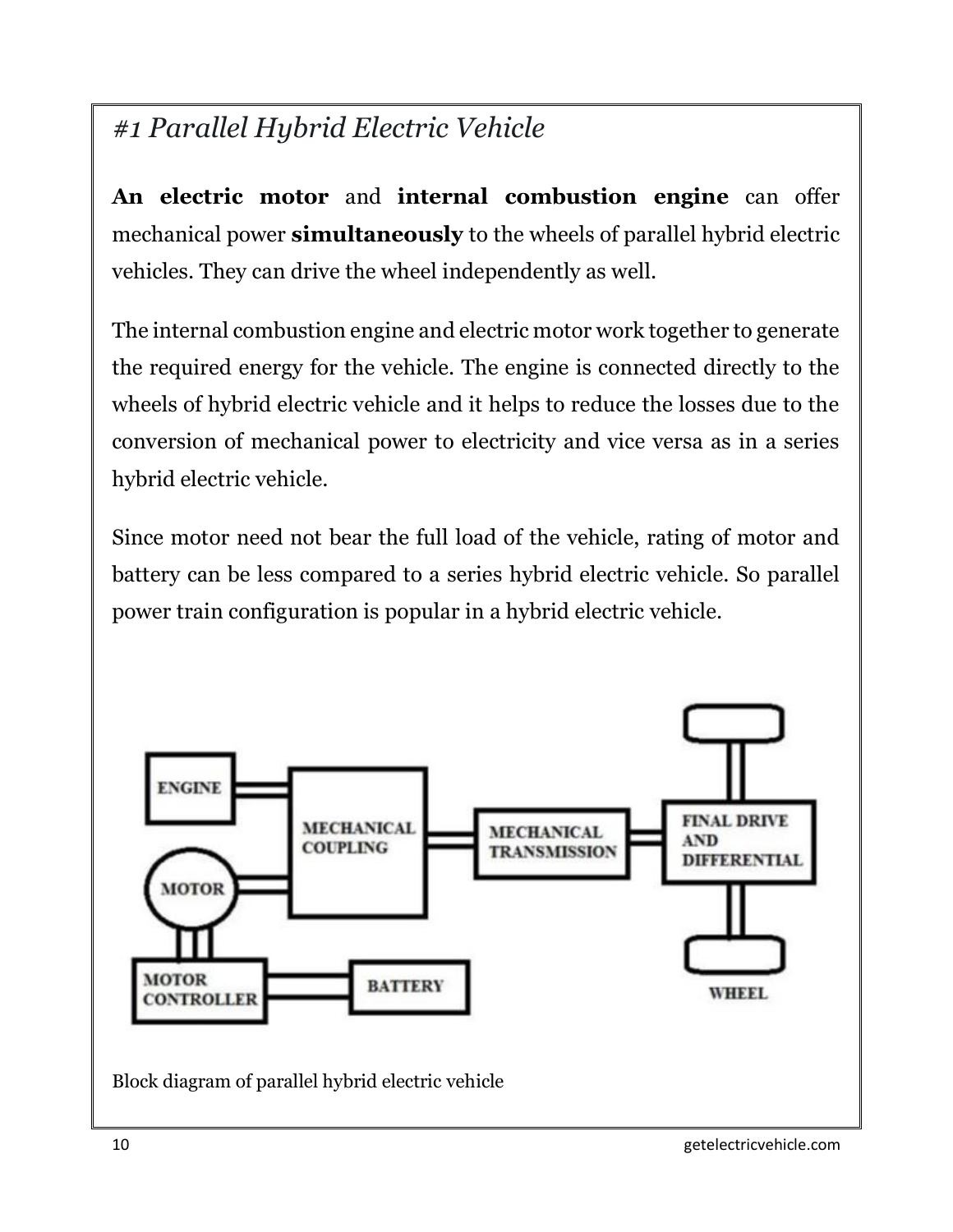#### *#2 Series Hybrid Electric Vehicle*

Series drive-trains are the simplest hybrid configuration in terms of development and control. Hybrids that use a series drive-train receive **mechanical power** only from the **electric motor**, which is run by either a battery or a gasoline engine powered generator.

Propulsion of vehicle is attained only by an electric motor. So the motor should be capable of supplying enough power to the axles hence the **rating would be more** compared to a parallel electric vehicle.

The electric motor is powered by a generator connected to a gasoline engine or a battery.

The battery pack gets recharged from regenerative braking. IC enginegenerator combo also generates electricity and recharges the battery.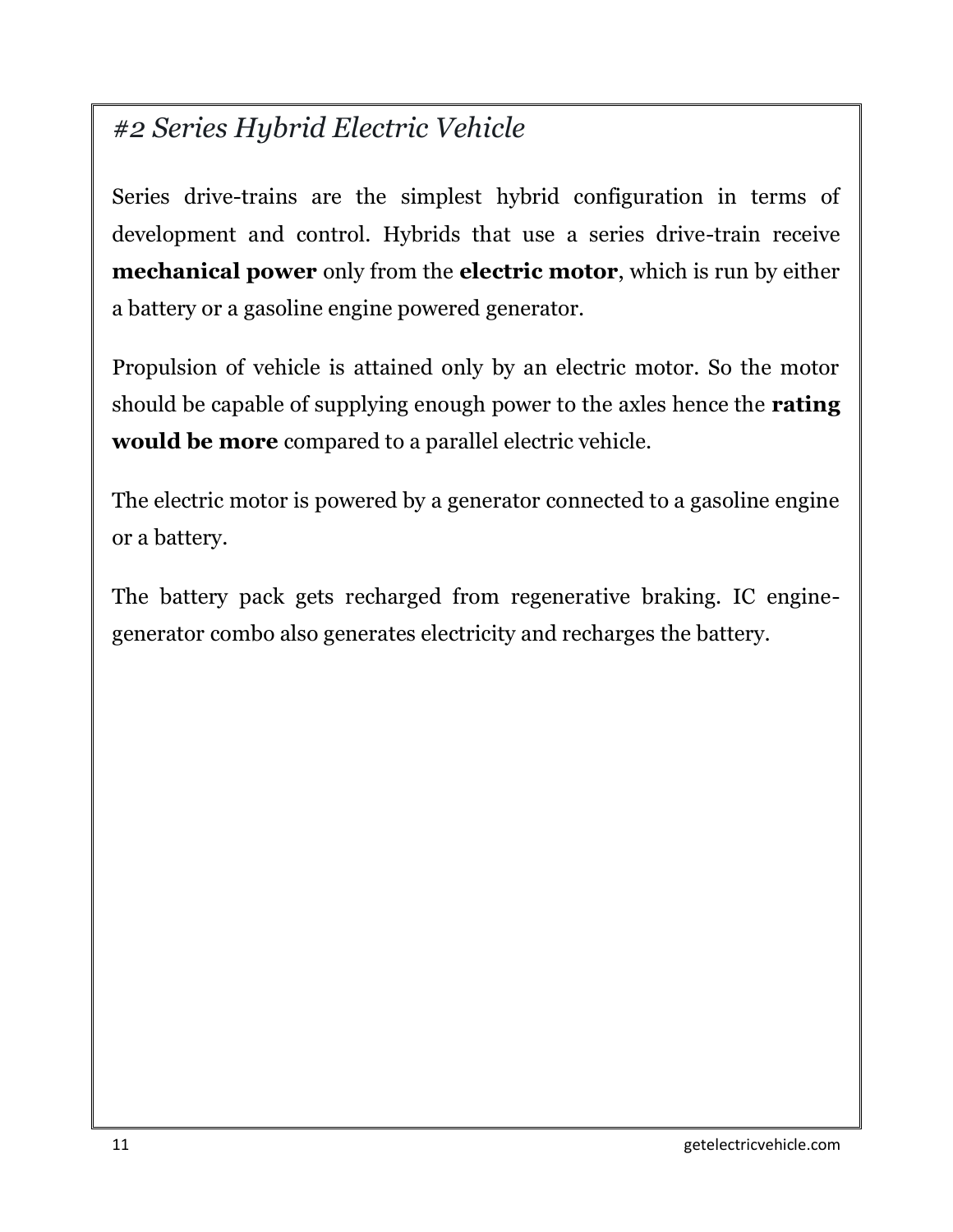

Block diagram of Series Hybrid Electric Vehicle

#### *#3 Series/Parallel Hybrid Electric Vehicle*

Series/parallel drive-trains merge the advantages and complications of both parallel and series drive-trains. IC engine operates nearly at **best efficiency region** more often with internal combustion only and electric only option of the drive.

At lower speeds, it operates more like a series vehicle, while at high speeds, where the series drive-train is less efficient, the internal combustion engine takes over and energy loss is minimized.